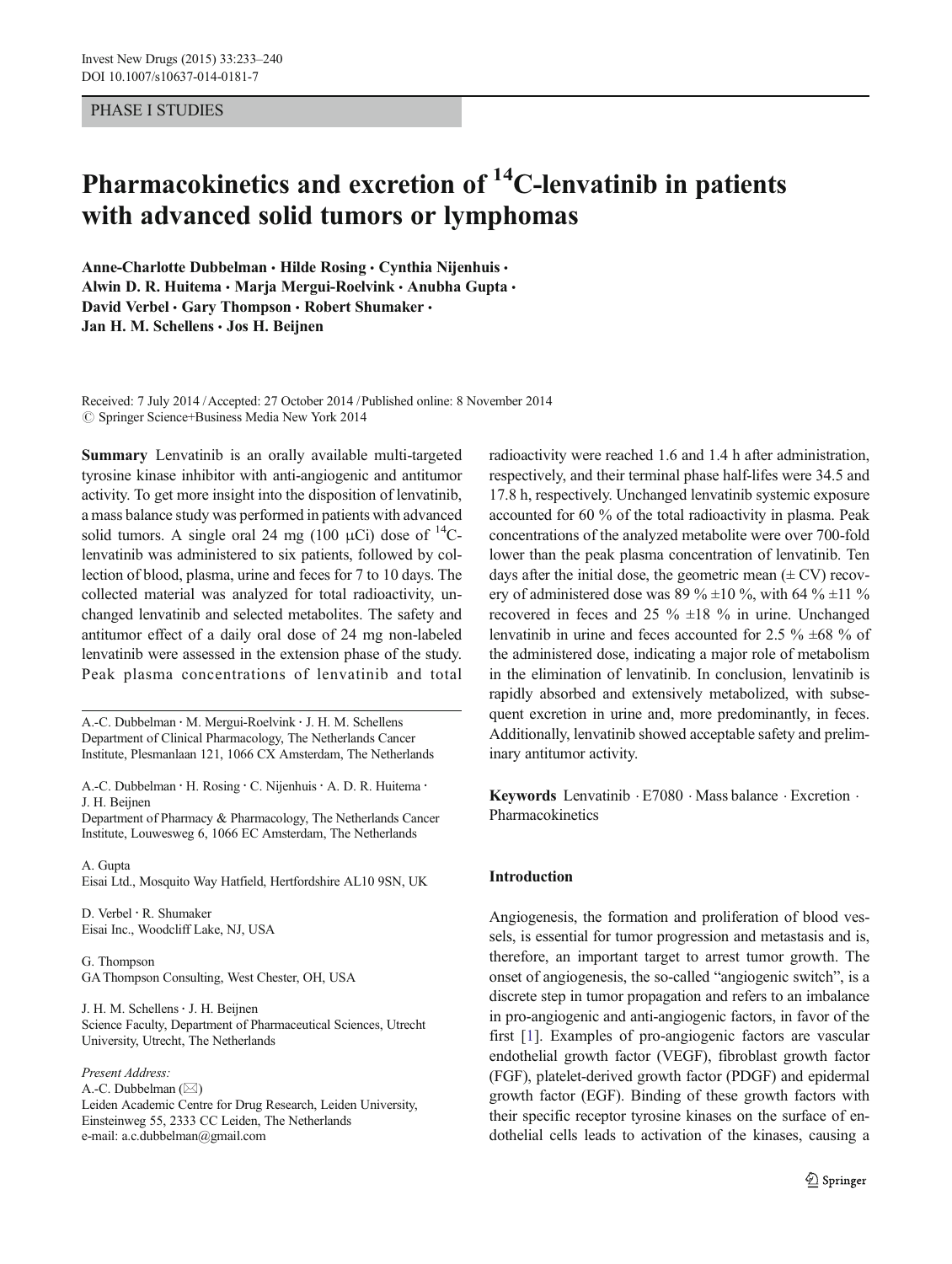<span id="page-1-0"></span>cascade of cellular signals and resulting in cellular responses such as proliferation and migration [[2\]](#page-7-0). Over the last decade, several anticancer drugs, targeting various spectra of receptor tyrosine kinases, have been developed and approved. Multitargeted tyrosine kinase inhibitors have shown notable clinical results [[3\]](#page-7-0).

Lenvatinib (E7080) is an investigational orally active inhibitor of multiple receptor tyrosine kinases, including VEGF, FGF, PDGF and stem cell factor (SCF) receptors [\[4](#page-7-0)]. Apart from inhibiting angiogenesis by targeting endothelial cells [\[4](#page-7-0)–[7](#page-7-0)], lenvatinib exerts a direct effect on tumor cells, by inhibiting their migration and invasion [\[8\]](#page-7-0). Promising antitumor effects of lenvatinib were observed in Phase I trials [[9,](#page-7-0) [10\]](#page-7-0), leading to a number of disease-specific phase 2 and phase 3 trials with lenvatinib as a single agent or in combination with other anticancer agents.

To get more insight into the absorption, distribution, metabolism and excretion of lenvatinib in humans, a mass balance study was performed employing  ${}^{14}C$ -radiolabelled lenvatinib. The primary objectives of this study were to determine the pharmacokinetics of lenvatinib and its excretion balance in patients with advanced tumors or lymphomas. To achieve this, a single dose of  $^{14}$ C-lenvatinib was administered to patients, followed by collection of blood samples and excreta. The samples were analyzed for total radioactivity, unchanged lenvatinib and four lenvatinib metabolites (Fig. 1), for which validated quantitative assays were available [\[11\]](#page-7-0). The secondary objectives of this study were to assess the safety of lenvatinib when given continuously as a single daily dose of 24 mg and to explore the antitumor activity of lenvatinib.

#### Materials and methods

#### Study design

This was a Phase I, open-label, single centre (The Netherlands Cancer Institute, Amsterdam, the Netherlands) study, which enrolled six patients with advanced solid tumors or lymphomas. The study was conducted in accordance with the International Conference on Harmonization Guidelines for Good Clinical Practice and the Declaration of Helsinki. The protocol was approved by the Netherlands Cancer Institute Independent Ethics Committee.

The study comprised two phases: the study phase, designed to fulfill the primary objectives (determination of pharmacokinetics and excretion), and the extension phase, aimed to fulfill the secondary objectives (assessment of safety and efficacy). On day 1 of the study phase, each patient received a single administration of approximately 24 mg  $^{14}$ C-labeled lenvatinib (approximately 100 μCi, 3.7 MBq) as an oral dosing solution. Blood, urine and feces were collected during



Fig. 1 Chemical structure of  ${}^{14}$ C-lenvatinib, with the asterisk indicating the position of the  $^{14}$ C-label, and lenvatinib metabolites: products of decyclopropylation  $(M1)$ , demethylation  $(M2)$ , N-oxidation  $(M3)$  and O-dearylation (M5)

the subsequent 7 days, and, if necessary, collection of excreta continued on an out-patient basis until the radioactivity in urine and feces samples was <1 % of the administered radioactivity. In the extension phase, starting after collection of the last study sample, patients received a 24 mg oral dose of nonradiolabeled lenvatinib once daily in continuous 28-day treatment cycles.

## Patients

Patients aged 34 to 64 years with a histologically or cytologically confirmed advanced solid tumor or lymphoma, who were unsuitable or failed existing therapies, were enrolled in this study. Patients had an Eastern Cooperative Oncology Group (ECOG) performance status  $\leq$ 2. Any previous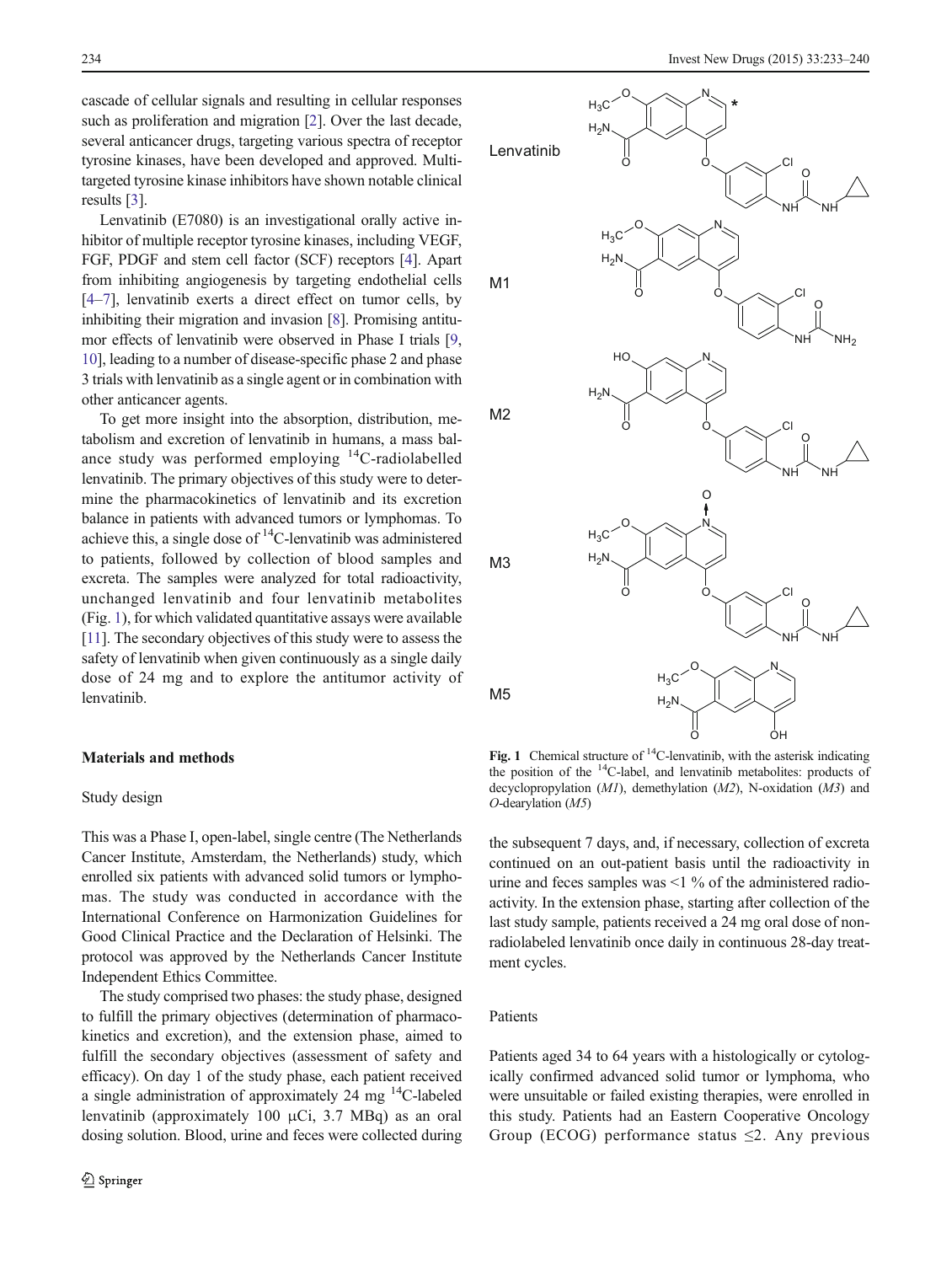treatment (including surgery and radiotherapy) was completed at least 4 weeks prior to study entry with any acute toxicity resolved. Patients were excluded if they had the following laboratory parameters: hemoglobin  $\leq 9$  g/dL, neutrophils  $\langle 1.5 \times 10^9 / L$ , platelets  $\langle 100 \times 10^9 / L$ , prothrombin time (PT) (or international normalized ratio [INR]) and partial prothrombin time (PTT)  $>1.5 \times$  the upper limit of normal (ULN), serum bilirubin  $>1.5 \times$  ULN, other liver parameters  $>3 \times$  ULN and creatinine clearance <60 mL/min. Other exclusion criteria included brain or subdural metastases (unless the therapy was completed and signs and/or symptoms were stable for at least 4 weeks prior to study start), meningeal carcinomatosis, marked baseline prolongation of QT/QTc interval, pregnancy and breast-feeding, proteinuria  $>1+$  on bedside testing, history of gastrointestinal malabsorption, bleeding or thrombotic disorders or use of an anticoagulant, such as warfarin, with a therapeutic international normalized ratio, poorly controlled hypertension or hypertension at screening, previous lenvatinib therapy, and any significant disease, disorder or condition that, in the investigator's opinion, excluded the patient from the study.

#### Study medication

For the study phase, individual  $^{14}$ C-lenvatinib dosing solutions were prepared by mixing non-labeled lenvatinib mesylate powder (chemical purity 98.2 % Eisai Co. Ltd., Ibaraki, Japan) dissolved in 3 mM hydrochloric acid solution with a  $14$ C-lenvatinib solution (chemical and radiochemical purity ≥98.2 %, GE Healthcare Life Sciences, Cardiff, United Kingdom) to a final concentration of 2 mg/mL lenvatinib as anhydrous free base with a radioactivity of around 8.3  $\mu$ Ci/ mL. A small portion of the mixture was used to analyze the exact radioactive concentration. A volume of 12 mL containing 24 mg <sup>14</sup>C-lenvatinib (100  $\mu$ Ci) was orally administered to the patient from a syringe. The syringe was washed with water, which was also administered orally. The residual radioactivity in the syringe was measured after flushing it and used to calculate the actual administered dose.

In the extension phase, the daily dose of 24 mg lenvatinib was taken as 2 tablets of 10 mg and 1 tablet of 4 mg.

### Total radioactivity analysis

Total radioactivity in (i) plasma (of venous blood collected pre-dose, and 15 and 30 min and 1, 2, 4, 6, 8, 12, 24, 48, 72, 96, 120, 144, and 168 h after  $^{14}$ C-lenvatinib administration), (ii) whole blood (collected pre-dose, and 15 and 30 min and 1, 2, 4, 8, 24, 72 and 168 h after  $^{14}$ C-lenvatinib administration), (iii) urine (collected pre-dose, over 6-h periods during the first 48 h after 14C-lenvatinib administration and over 24-h periods thereafter) and (iv) fecal samples (collected per portion, pre-

dose and post-dose until radioactivity was  $\leq 1$  % of administered dose) was determined by liquid scintillation counting.

To this end, aliquots of whole blood (0.2 mL) and fecal homogenates (0.2 mL of homogenate consisting of feceswater  $1:3w/v$  were prepared as described elsewhere [[12\]](#page-7-0). using Solvable (Perkin Elmer, Waltham, MA, USA), 30 % hydrogen peroxide plus either 0.1 M EDTA (blood) or isopropanol (feces). The resulting decolorized and dissolved blood and fecal samples were, in addition to non-processed plasma (0.2 mL) and urine (1 mL) aliquots, mixed with 10 mL liquid scintillation cocktail (Ultima Gold, Perkin Elmer) and counted on a Tri-Carb 2800TR liquid scintillation counter (Perkin Elmer). The lower limit of quantification (LLOQ) was approximated using 5 % as a maximum of uncertainty (%2s) in the gross count value, with 95 % confidence limits. The formula used is a simplified form of the formula of %2s described by Zhu et al. [\[13](#page-7-0)]:

$$
\%2s = \frac{200}{\sqrt{CPM_A T}}\tag{1}
$$

Wherein  $CPM_A$  is the activity of the sample in counts per minute and T the counting time in min. Samples were counted until a %2s below 1 % was achieved, with a maximum counting time of 60 min. Using Eq. (1), with a maximum %2s of 5 % and a maximum counting time of 60 min, the LLOQ was calculated to be 27 CPM (after background subtraction). For this low number the number of counts per minute is almost equal to the number of disintegrations per minute (DPM). The value of 27 DPM was finally converted into an LLOQ in the various matrices, using formula (2):

$$
LLOQ = \frac{\frac{26.7}{60 \times 37000} \times \frac{D_{Adm} \times 10^6}{A_{Adm}}}{m_s} \left(\frac{m_{homogenate}}{m_{faces}}\right)^* \tag{2}
$$

\*This factor only applies for fecal samples, to correct for the dilution facor

Wherein  $D_{\text{Adm}}$  and  $A_{\text{Adm}}$  are the total (=labeled plus nonlabeled) administered dose (as a free base) and the administered activity in  $\mu$ Ci, respectively, wherein  $m_s$  is the average mass of samples from a specific matrix (0.2 g for plasma, whole blood and fecal homogenates and 1 g for urine) and wherein  $m_{\text{feces}}$  and  $m_{\text{homogenate}}$  are the masses of the individual fecal portions and homogenate portions, respectively.

The exact LLOQ was therefore dependent on the radioactive concentration of the individual dosing solutions and varied slightly between patients. In plasma and blood, the LLOQ was  $\sim$ 13 ng eq/mL, in urine  $\sim$ 2.5 ng eq/mL and in feces  $\sim 50$  ng eq/mL.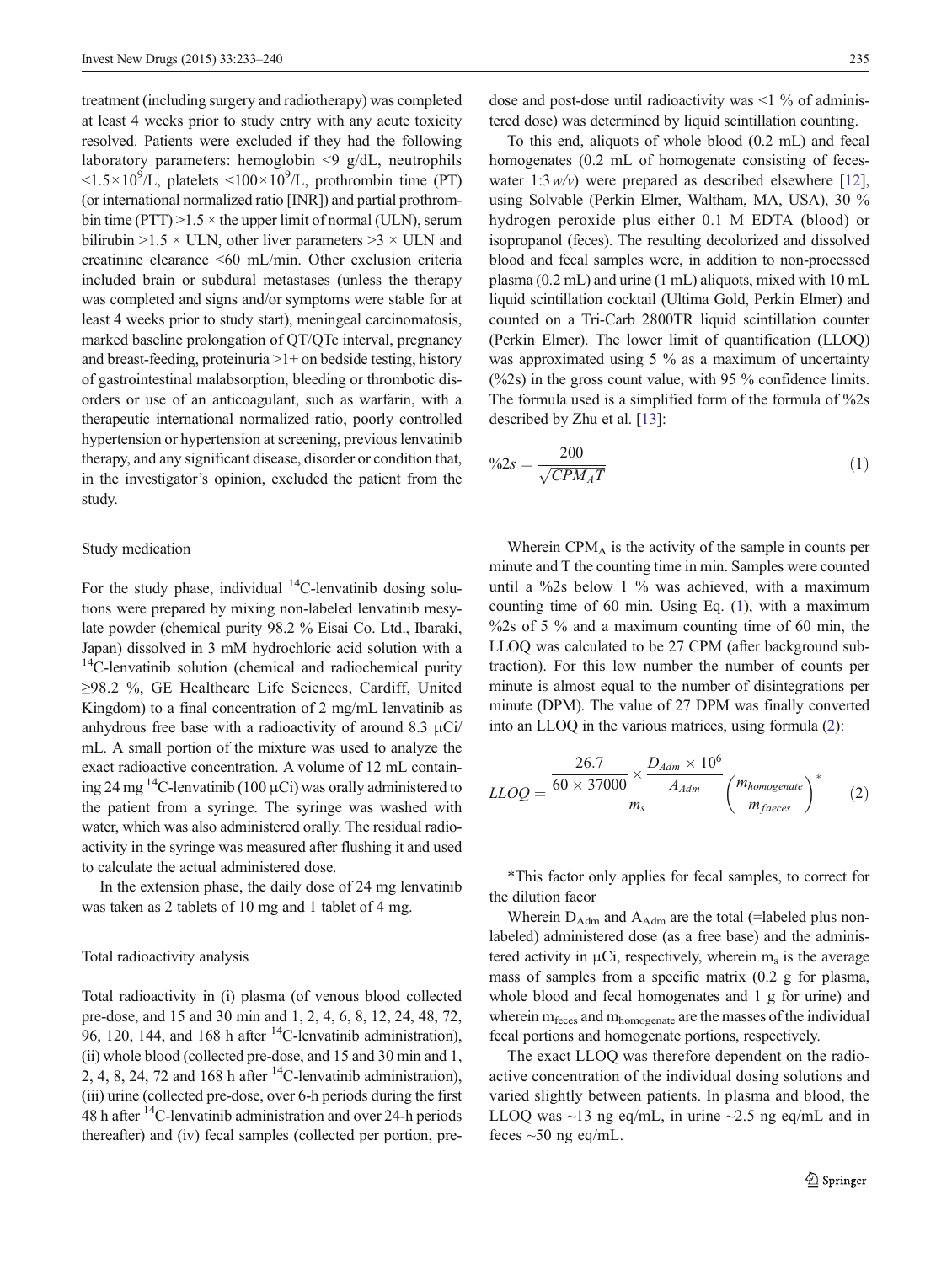#### Quantitative bioanalysis

All samples that were analyzed for total radioactivity were additionally analyzed using validated liquid chromatography tandem mass spectrometry (LC-MS/MS) assays, described elsewhere [[11](#page-7-0)]. Unchanged lenvatinib was quantified in all matrices and the lenvatinib metabolites M1, M2, M3 and M5 (of which reference standards were provided by Eisai Co. Ltd, Tsukuba, Japan) (Fig. [1](#page-1-0)) were quantified in plasma, urine and feces. The naming of the metabolites was based on preclinical drug metabolism studies.

Briefly, plasma, urine and feces samples were extracted with acetonitrile and separated on a  $50 \times 2.1$  mm I.D. XTerra MS C18 column with gradient elution. Whole blood samples were extracted with diethyl ether and separated on a  $150\times$ 2.1 mm I.D. Symmetry Shield RP8 column. Detection was performed in multiple reaction monitoring mode on a API3000 triple quadrupole mass spectrometer (AB Sciex, Foster City, CA, USA). The LLOQ of lenvatinib and its metabolites in plasma and of lenvatinib in whole blood was 0.25 ng/mL. In urine, the LLOQ of lenvatinib, M1, M2 and M3 was 1.0 ng/mL and the LLOQ of M5 was 2.5 ng/mL. In feces, the LLOQ of lenvatinib was 0.1 μg/mL and the LLOQ of M1, M2, M3 and M5 was 0.02 μg/mL.

Quality control samples were prepared and analysed together with the study samples and acceptance criteria for bioanalytical data during routine drug analysis, as the FDA recommends [\[14](#page-7-0)].

## Pharmacokinetic and statistical analysis

Individual plasma/blood concentration-time data were analyzed using non-compartmental analysis with WinNonlin™ Professional (version 5.1.1 and 5.2, Pharsight Corp, Mountain View, CA, USA). The pharmacokinetic parameters calculated for lenvatinib in plasma or blood included the following: maximum concentration ( $C_{\text{max}}$ ), terminal phase half-life ( $t_{1/2}$ ), area under the plasma/blood concentration time curve (AUC), renal clearance  $(CL_r)$ , apparent oral clearance  $(CL/F)$  and apparent volume of distribution  $(V_z/F)$ . Also the cumulative percentage of the <sup>14</sup>C-lenvatinib dose recovered in urine and/ or feces as total radioactivity, lenvatinib, M1, M2, M3 or M5 (Fig. [1](#page-1-0)) was determined. Descriptive statistics, including n, geometric mean (which reduces the impact of potential outliers) and coefficient of variation (CV) were used to summarize the drug and metabolite concentration values and pharmacokinetic parameters.

#### Safety and efficacy assessments

The safety/tolerability of lenvatinib was assessed throughout the study by evaluation of physical examinations, ECOG performance status, vital signs, clinical laboratory tests,

electrocardiograms, concomitant medications, adverse events and serious adverse events. Adverse events were graded using CTCAE v3.0.

The efficacy of lenvatinib was evaluated by assessment of tumor response in accordance with Response Evaluation Criteria in Solid Tumors (RECIST, version 1.0). In patients evaluable according to RECIST, a best response was assigned by the investigator. Responses (complete response [CR] or partial response [PR]) and stable disease (SD) were confirmed according to RECIST.

# Results

#### Patients

Six patients were enrolled (three male and three female), with a median age of 49 years (range 34–64), a mean weight of 95.7 kg (range 60–166), a mean height of 179.8 cm (range 168–210) and a mean body surface area of 2.17  $m<sup>2</sup>$  (range  $1.7-3.1$ ).

#### Pharmacokinetics

Plasma and whole blood concentration curves of total radioactivity and lenvatinib over 168 h after administration of the  $14$ C-lenvatinib dose are presented in Fig. [2.](#page-4-0) Also the plasma concentrations of M2 versus time are shown in Fig. [2;](#page-4-0) the plasma concentrations of the other metabolites were below the lower limit of quantification (0.25 ng/mL). The mean lenvatinib  $C_{\text{max}}$  is approximately 88 % of the  $C_{\text{max}}$  for total radioactivity (Fig. [2](#page-4-0), Table [1](#page-4-0)).

Table [1](#page-4-0) provides a summary of the pharmacokinetic parameters. The peak concentration of total radioactivity and lenvatinib in plasma and whole blood was reached between 1.4 and 1.8 h after oral administration of the  $^{14}$ C-lenvatinib solution. Based on  $AUC_{0-24h}$ , the blood concentrations of total radioactivity and lenvatinib were approximately 29 and 36 %, respectively, lower than the plasma concentrations. Unchanged lenvatinib accounted for 60 % of the total radioactivity in plasma and 64 % of the total radioactivity in blood.

Plasma concentrations of the metabolites M1, M2, M3 and M5 were generally below the lower limit of quantification of the assay. Only peak concentrations of M2 ( $n=6$ ) and M5 ( $n=$ 1) were quantifiable. All peak metabolite concentrations were over 700-fold lower than the peak plasma concentration of lenvatinib.

Based on plasma concentrations of unchanged lenvatinib, the terminal phase half-life of lenvatinib was 34.5 h, the apparent oral clearance was 6.7 L/h, the renal clearance was 0.042 L/h and the apparent volume of distribution was 336 L.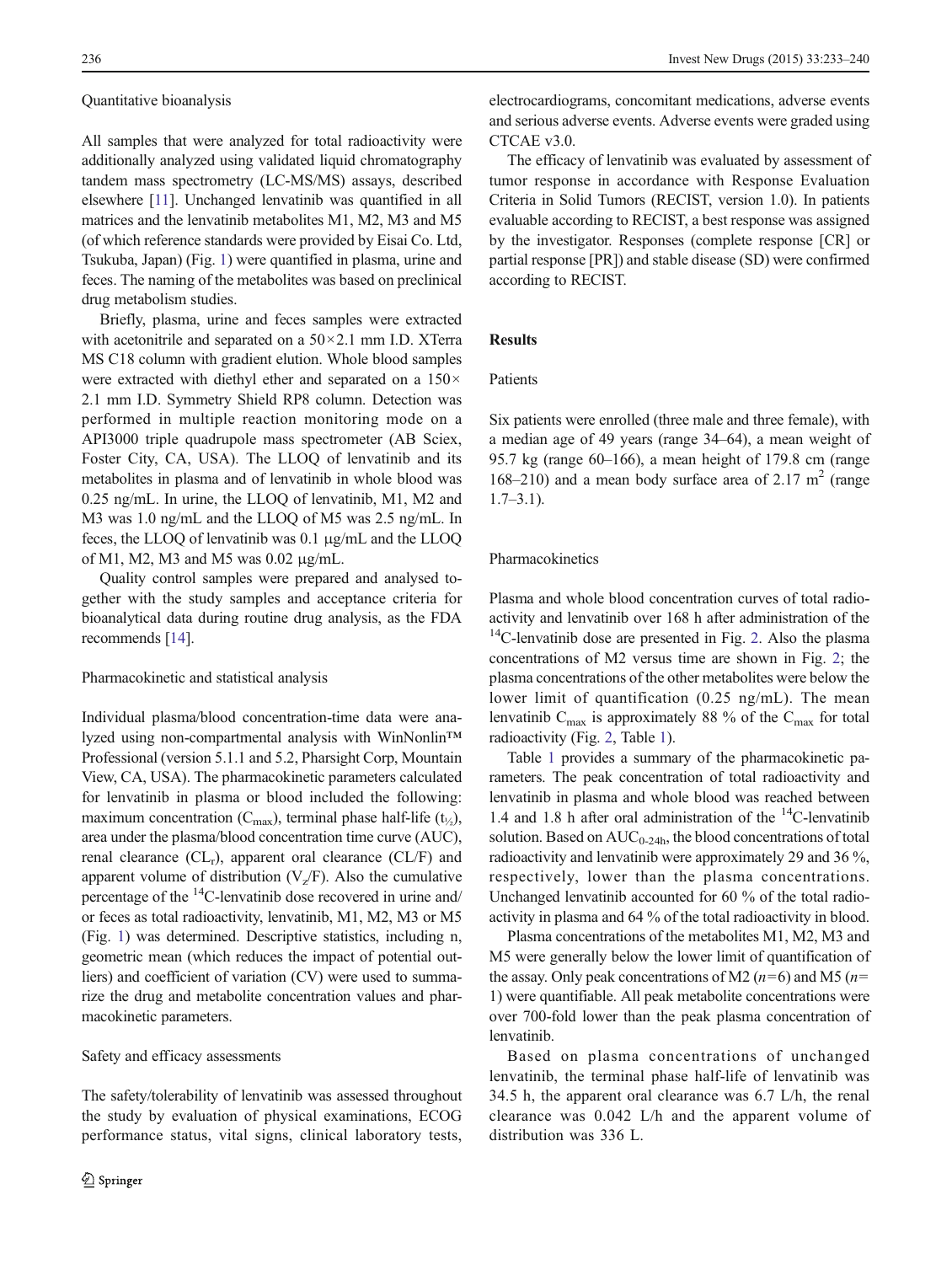<span id="page-4-0"></span>Fig. 2 Mean (+ standard deviation) concentration-time curves of total radioactivity (TRA), lenvatinib and M2 in plasma (a) and of TRA and lenvatinib in whole blood (b) following a single oral administration of 24 mg  $(100 \mu\text{Ci})$ <sup>14</sup>C-E7080. The mean values at time points with one or more individual values below LLOQ were calculated by assigning 0 for each value below LLOQ



Excretion balance

For all 6 patients, urine and feces was collected as planned during the first 7 days after administration of  $^{14}$ C-lenvatinib. The last urine and fecal samples that were collected in this period generally contained <1 % of the administered radioactivity. For two patients the collection of feces continued to Day 9 and Day 11.

Figure [3a](#page-5-0) shows the mean cumulative urinary, fecal and total recovery of total radioactivity during the first  $240$  h after  $^{14}$ Clenvatinib administration. Figure [3b, c](#page-5-0) and [d](#page-5-0) show the mean cumulative percentage recovery of dose as unchanged lenvatinib, M1, M2, M3, M5 and total radioactivity in urine, in feces and in urine and feces combined, respectively. The total recovery after 240 h was approximately 89 % of the administered dose (Table [2\)](#page-6-0), with approximately 64 % in feces and 25 % in urine.

Table 1 Plasma and whole blood pharmacokinetic parameters for total radioactivity, lenvatinib and its metabolites M1, M2, M3 and M5 following a single oral dose of 24 mg (100  $\mu$ Ci) of <sup>14</sup>C-lenvatinib

| Parameter                            | TRA blood<br>$(n=6)$ | TRA plasma<br>$(n=6)$ | Lenvatinib<br>blood $(n=6)$ | Lenvatinib<br>plasma $(n=6)$ | M1 plasma<br>$(n=0)$ | M <sub>2</sub> plasma<br>$(n=6)$ | M <sub>3</sub> plasma<br>$(n=0)$ | M5 plasma<br>$(n=1)$ |
|--------------------------------------|----------------------|-----------------------|-----------------------------|------------------------------|----------------------|----------------------------------|----------------------------------|----------------------|
| $C_{\text{max}}$ (ng/mL)             | 313.4 (39.1)         | 485.2(37.1)           | 248.1 (45.9)                | 426.8(46.6)                  | $<$ LLOO             | 0.6106<br>(23.9)                 | $<$ LLOO                         | 0.300                |
| $t_{\text{max}}$ (h)                 | $1.42(0.95 - 2.12)$  | $1.42(0.95 - 2.12)$   | $1.80(0.95-4.02)$           | 1.60<br>$(0.95 - 2.12)$      | NC                   | 1.42<br>$(0.95 - 4.02)$          | NC                               | 0.25                 |
| $AUC_{0-24h}$<br>$(\mu g.h/mL)^a$    | 2.97(39.9)           | 4.20(42.0)            | 1.89(45.1)                  | 2.93(48.1)                   | NC                   | NC                               | NC                               | NC.                  |
| $AUC_{0-t}$<br>$(\mu g.h/mL)^a$      | 3.54(53.4)           | 5.22(55.0)            | 2.21(47.1)                  | 3.44(49.7)                   | NC                   | NC.                              | NC                               | NC.                  |
| $AUC_{0-\infty}$<br>$(\mu g.h/mL)^a$ | $3.73^b$ (60.4)      | 5.78(48.2)            | $1.52^{\circ}$ (59.0)       | 3.47(50.0)                   | NC                   | NC.                              | NC                               | NC.                  |
| $t_{\frac{1}{2}}(h)$                 | $10.8^b$ (32.6)      | 17.8(39.4)            | $11.8^{\circ}$ (3.95)       | 34.5(25.1)                   | NC                   | NC.                              | NC                               | NC                   |
| CL/F (L/h)                           | ND.                  | N <sub>D</sub>        | $15.0^{\circ}$ (65.8)       | 6.74(49.5)                   | NC                   | NC                               | NC                               | NC                   |
| $CL_r(L/h)$                          | ND.                  | ND                    | 0.065(114)                  | 0.042(140)                   | NC                   | NC.                              | NC                               | NC.                  |
| V <sub>z</sub> /F(L)                 | ND                   | ND                    | $255^{\circ}$ (70.9)        | 336 (36.7)                   | NC                   | NC.                              | NC                               | NC.                  |

Values are presented as geometric means (CV%), except for t<sub>max</sub>, which is presented as geometric mean (range)

TRA total radioactivity, n number of patients with quantifiable data,  $C_{max}$  maximum blood/plasma concentration,  $t_{max}$  time at which maximum blood/ plasma concentration was reached,  $AUC_{0-24h}$  area under the blood/plasma concentration-time curve from time zero to 24 h,  $AUC_{0-1}$  area under the blood/ plasma concentration-time profile from time zero to last observed quantifiable concentration,  $AUC_{0-\infty}$  area under the blood/plasma concentration-time curve from time zero up to infinity,  $t_{\gamma}$  terminal exponential half-life, CL/F oral clearance, CL<sub>r</sub> renal clearance,  $V_{\gamma}/F$  apparent terminal volume of distribution, LLOQ lower limit of quantification, NC not calculated (inadequate data to estimate parameter), ND not determined

<sup>a</sup> μg eq.h/mL for total radioactivity

 $\frac{b}{n}$  n=4

 $c_{n=2}$  (for the other patients too few data points were above the limit of quantitation to estimate an terminal disposition rate constant, therefore these parameters could not be calculated)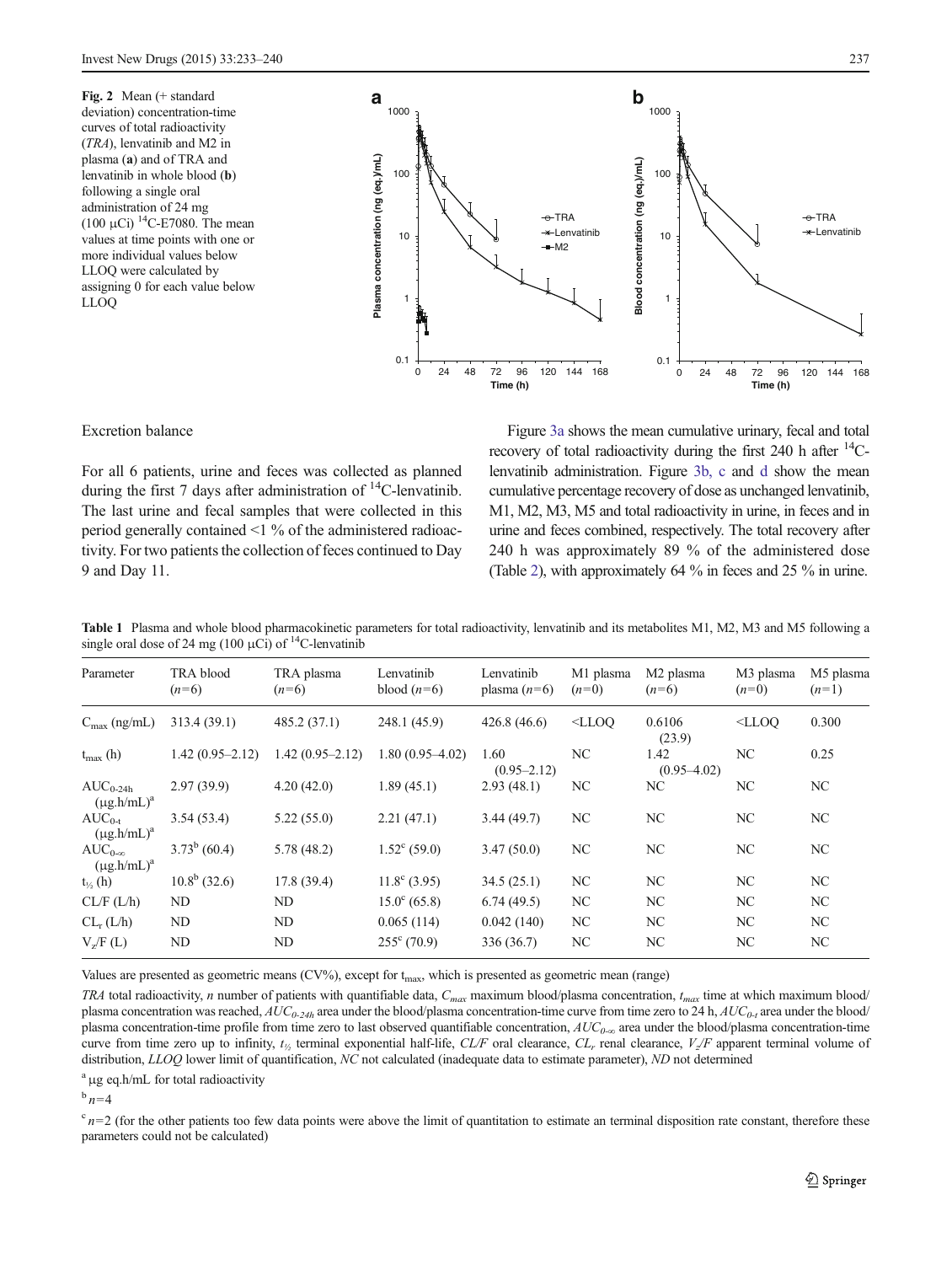<span id="page-5-0"></span>

Fig. 3 Mean (+ standard deviation) cumulative percent of dose recovery of total radioactivity (TRA) in urine, feces and in total (urine and feces combined) (a), of TRA, lenvatinib, M1, M2, M3 and M5 in feces (b) and of TRA, lenvatinib, M1, M2, M3 and M5 in urine (c), following a single oral administration of 24 mg (100  $\mu$ Ci)<sup>14</sup>C-lenvatinib

The recovery of unchanged lenvatinib accounted for approximately 2.5 % of the administered dose and M2 for approximately 5 %. The total recovery of lenvatinib, M1, M2, M3 and M5 combined comprised less than 8 % of the administered dose.

### Safety and efficacy

The mean duration of lenvatinib treatment was 152.8 days (range 42 to 279 days). The mean number of cycles received was 5.83, with a range of 2 to 10. Dose reductions due to treatment emergent adverse events (TEAEs) were applied for five patients.

During the mass balance phase, there were no serious adverse events or Grade 3 or above TEAEs. During the extension phase, five serious adverse events (other than death) were reported in two patients (33 %). Grade 3 or above TEAEs were reported in 3 patients (50 %). All 6 patients experienced at least one TEAE that was considered treatment-related. TEAEs considered probably related to the lenvatinib treatment were stomatitis in four patients (67 %), diarrhea and dysphonia in three patients (33 %), dry skin in two patients (33 %), and constipation, glossodynia, nausea, oral pain, vomiting, fatigue, oral candidiasis, blood pressure increase, weight decrease, proteinuria and hypertension in one patient (17 %).

Two deaths occurred in the serious adverse event follow-up period of the extension phase, a 30-day period post study drug administration. Both deaths were due to disease progression and considered unrelated to the study drug.

From start to the end of the study, no clinically important changes in mean hematology, biochemistry and urinalysis values were noticed and no clinically significant changes in mean vital signs and ECGs were observed.

The efficacy of lenvatinib treatment, in terms of best overall tumor response as assessed by the investigator, was partial response in one patient (17 %) and stable disease in three patients (50 %). Two patients (33 %) had progressive disease.

## Discussion

In this study, radiolabeled lenvatinib was used to investigate the pharmacokinetics and excretion of lenvatinib in humans. Secondary objectives were to assess the safety and to explore the antitumor effect of lenvatinib as a single daily dose of 24 mg.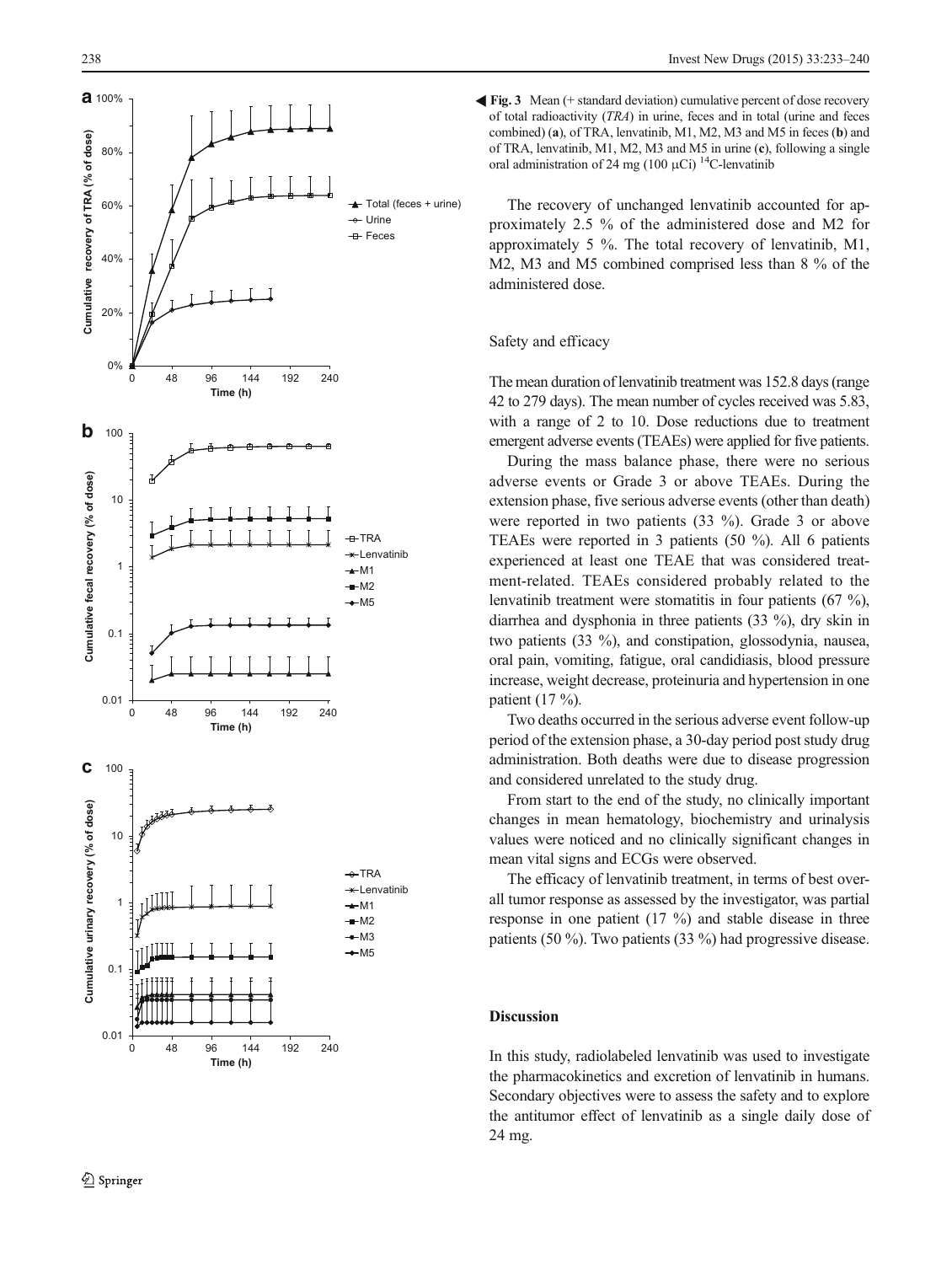<span id="page-6-0"></span>Table 2 Cumulative recovery of the dose in urine, feces and in total (urine and feces combined)  $(n=6)$ , based on total radioactivity measurements and calculated for lenvatinib, M1, M2, M3 and M5 based on LC-

MS/MS measurements following a single oral administration of 24 mg (100 μCi) <sup>14</sup>C-lenvatinib ( $n=6$ )

| Matrix |             | Cumulative dose recovery – geometric mean, $\%$ (CV, $\%$ ) |             |                |            |             |  |  |  |  |  |
|--------|-------------|-------------------------------------------------------------|-------------|----------------|------------|-------------|--|--|--|--|--|
|        | <b>TRA</b>  | lenvatinib                                                  | M1          | M <sub>2</sub> | M3         | M5          |  |  |  |  |  |
| Urine  | 24.7 (17.8) | 0.636(95.6)                                                 | 0.030(119)  | 0.133(60.4)    | 0.025(115) | 0.014(196)  |  |  |  |  |  |
| Feces  | 63.6(11.2)  | 1.86(59.0)                                                  | 0.025(77.9) | 4.76(54.3)     | NC.        | 0.130(30.8) |  |  |  |  |  |
| Total  | 88.6 (10.4) | 2.52(67.7)                                                  | 0.056(77.3) | 4.90(53.6)     | 0.025(115) | 0.146(18.7) |  |  |  |  |  |

Percent dose recovery is cumulated until the end of the collection period, which is 168 h post-dose for urine and 240 h post-dose for feces

TRA total radioactivity, NC not calculated, concentrations in all samples were <LLOQ

The short time to peak plasma concentration (1.6 h) indicates rapid absorption of lenvatinib and is consistent with previous studies, wherein the maximum lenvatinib plasma concentrations were typically observed between 1 and 3 h post-dose [\[9](#page-7-0), [15\]](#page-7-0). Also the subsequent rapid decline and the final slower decline with an elimination half-life of 34.5 h is in line with previous studies [\[9](#page-7-0)]. Lenvatinib's rapid absorption, long terminal elimination half-life and large apparent volume of distribution ( $V_z/F=336$  L), are similar to those of other tyrosine kinase inhibitors [\[3,](#page-7-0) [16](#page-7-0)]. The lower percentage of lenvatinib and total radioactivity in whole blood as compared to plasma (29 % and 36 % lower, respectively) suggest that lenvatinib and lenvatinib-related products are less well distributed into red blood cells.

The half-life based on the plasma total radioactivity measurements was smaller than the half-life of lenvatinib in plasma. This can be explained by the difference in LLOQ, which was 13–14 ng eq/mL for total radioactivity measurements and 0.25 ng/mL for unchanged lenvatinib in plasma. While total radioactivity was quantifiable up to 24–96 h post-dose, unchanged lenvatinib could be measured up to 144–168 h postdose, allowing a more accurate determination of half-life. For a similar reason, the pharmacokinetic parameters of lenvatinib based on whole blood concentrations are likely less accurate than those obtained with plasma concentrations. Although the LLOQ of lenvatinib was the same in whole blood and plasma, the sampling for plasma was more frequent than for blood. This may partly explain the high oral and renal clearance and the low apparent terminal volume of distribution and half-life calculated based on blood concentrations as compared to the values obtained with plasma concentrations.

Metabolism is important in the elimination of lenvatinib. Unchanged lenvatinib comprised 60 % of the exposure to total radioactivity in plasma, indicating the presence of other lenvatinib-related products. Because reference standards were available for lenvatinib metabolites formed by decyclopropylation (M1), demethylation (M2), N-oxidation (M3) and O-dearylation (M5), these metabolites were quantitatively assessed in all samples. It appeared however that their contribution to the total elimination of lenvatinib was limited.

Measurable plasma concentrations of these metabolites were only found for M2 and M5 and maximum concentrations were at least 700 times lower than the lenvatinib peak plasma concentration. Therefore, other lenvatinib metabolites are expected to be present in plasma.

The excretion of lenvatinib and its metabolites occurred mainly via the fecal route (Fig. 4). Lenvatinib metabolites other than M1, M2, M3 and M5 are also expected in urine and feces, since the recovery of lenvatinib, M1, M2, M3 and M5 in urine and feces combined accounted for less than 8 % of the administered dose. Additionally, as Fig. [3c](#page-5-0) shows, there is a continued excretion of total radioactivity in urine when the excretion of the quantified metabolites have already reached their maximum (around 24 h), suggesting the formation of downstream metabolites. The identification of the additional



Fig. 4 Overview of the average mass balance of  $^{14}$ C-lenvatinib in 6 cancer patients following a single oral administration of 24 mg (100  $\mu$ Ci)<sup>14</sup>C-lenvatinib. Values are geometric means and percent dose recovery is at the end of the collection period, which is 168 h post-dose for urine and 240 h post-dose for feces